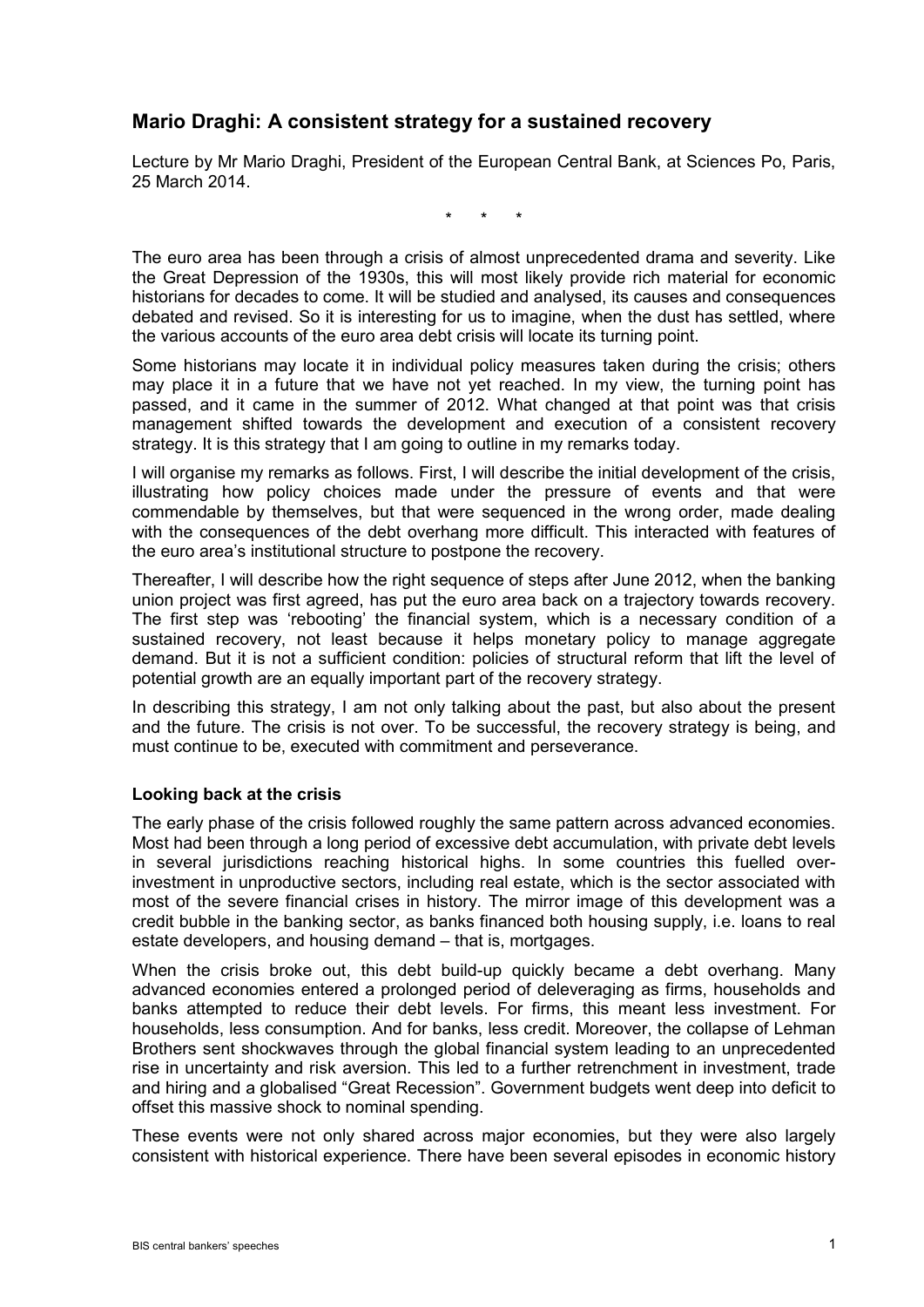of large build-ups followed by periods of debt deleveraging. Serious financial crises tend to be followed by slow economic recoveries.

Nevertheless, by mid-2010, most advanced economies were showing signs of returning to growth, albeit at a slow pace. At this point, however, the trajectory of the euro area departed from others. While the recovery gained ground in the US in particular, the euro area entered into a second recession that lasted until the second quarter of 2013. Why did this divergence happen?

For two reasons that were specific to the euro area. First, the sequencing of policy responses after the first bail-out for Greece aggravated concerns about bank and sovereign debt sustainability. Second, these concerns interacted with an incomplete institutional framework in a self-reinforcing way.

In addressing the situation in mid-2010 – and with the benefit of hindsight – one could have legitimately expected the following sequence of actions. First, agree on a solid backstop for dealing with sovereign and banking sector problems. Thereafter, conduct a stress test and recapitalise banks where necessary. Then, with banks in a stronger position to absorb losses and a sovereign backstop in place, construct a consistent framework for dealing with sovereigns with excessive debt. Finally, apply that framework to countries that were deemed to need it. For example, this sequence from backstop to stress test to recapitalisation was applied in the US, once the lessons from the Lehman Brothers shock had been drawn, and it accelerated the clean-up of the country's banking system.

However, in 2010 and 2011 it was almost the reverse sequence that took place in the euro area. The Deauville agreement on private sector involvement in October 2010 and the Greek debt restructuring in July 2011 were announced while an effective backstop for solvent governments was still being constructed. And the initial stress testing of banks in 2011 and the capital raising exercise in October that year were conducted without any clear backstop for solvent banks. The effect was to cause many banks and some governments to come uncomfortably close to losing market access, or to lose it altogether. As a consequence, instead of acting as a shock absorber, both banks and governments began to act procyclically.

This situation then interacted negatively with two features of the euro area's institutional structure.

The first was the euro area's incomplete financial integration. While prices had converged in many asset classes prior to the crisis, it turned out that the euro area had not in fact created the conditions for deep cross-country financial integration. Integration was largely based on short-term interbank debt, rather than on equity or direct cross-border lending to firms and households, and under stress it quickly unravelled. Indeed, the build-up of financial imbalances in the euro area periphery had in part been financed by short-term lending from banks in the core. Those banks then quickly reversed their exposures in what amounted to a "sudden stop", analogous to crises experienced by emerging economies. This contributed to the fragmentation of the euro area banking sector and economy along national lines, a phenomenon which had not been visible in the early stages of the crisis.

The second feature was the euro area's fiscal framework, which was not strictly enforced. That framework was explicitly designed to ensure fiscal responsibility, with two resulting benefits. First, if strictly applied, it would create fiscal space *ex ante* for governments to absorb exceptional shocks, such as the one experienced worldwide. And second, by anchoring confidence in the medium-term soundness of public finances, it would allow governments to run those counter-cyclical policies while retaining market access. In such a situation, there is no need for fiscal risk-sharing or a fiscal backstop.

Yet, as the fiscal framework was not strictly enforced, the two benefits were reversed: a number of governments either did not have the fiscal space to absorb the shock they faced in the early stage of the crisis (consider Belgium or Italy); or they were unable to maintain the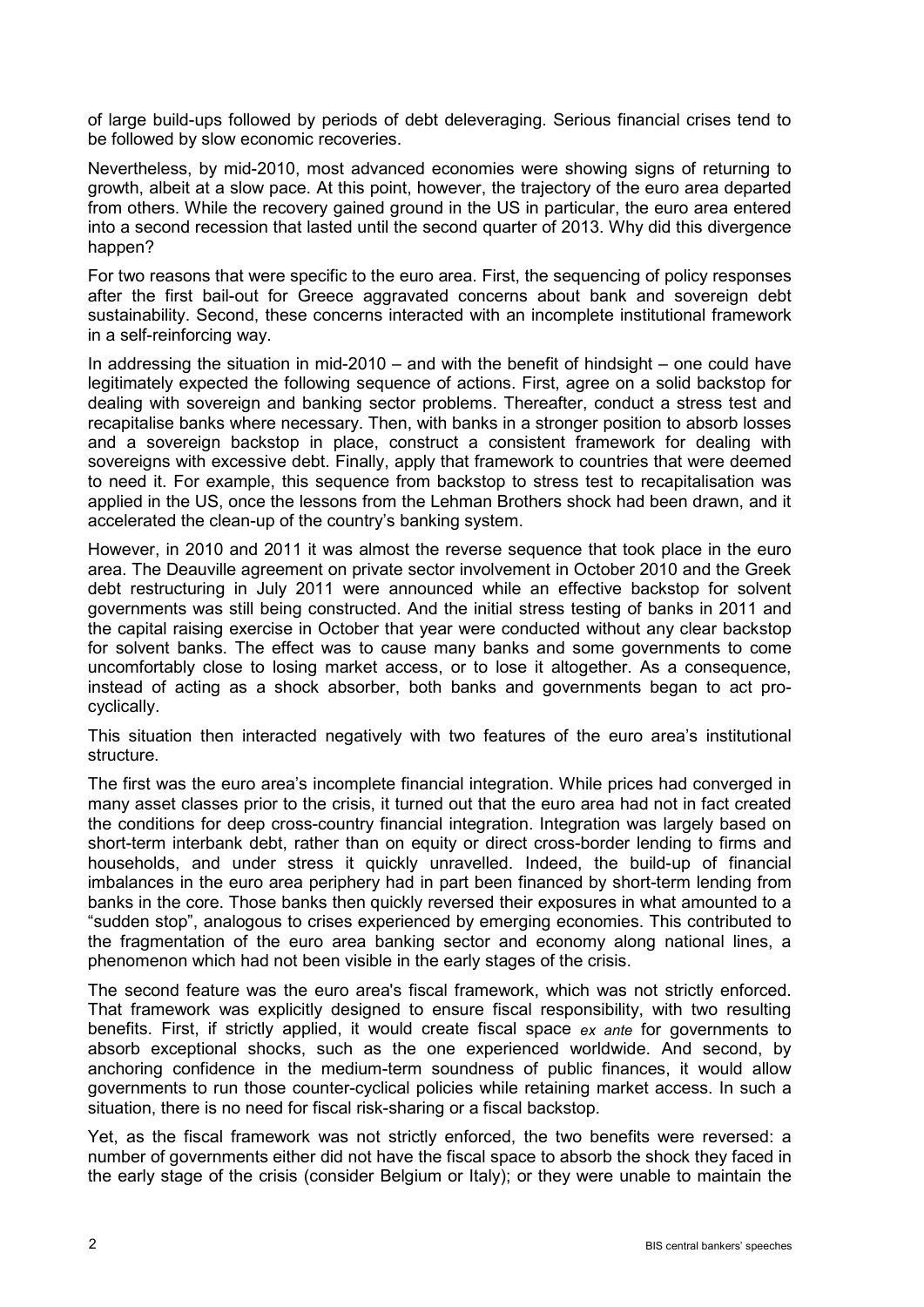trust of the market while doing so (consider Portugal or Ireland). Fiscal policy in these countries therefore had to switch from providing a counter-cyclical buffer to convincing investors of debt sustainability.

Under these circumstances, it was unavoidable that fiscal consolidation was front-loaded. But it also meant that fiscal policy changed from being a tailwind to a headwind, and added to the drag coming from deleveraging across the private sector. In particular, as the banking sector had not yet been cleaned up and strengthened, lower growth produced a further deterioration in balance sheets and added to pro-cyclicality.

In managing the crisis, European policymakers faced an unprecedented set of circumstances. They were making decisions in real time in the face of political and institutional constraints. So the aim of my comments is not to criticise. Rather, it is to highlight the fact that the sequencing and consistency of policy decisions matter. Policymakers dealt with the immediate situation without simultaneously addressing all its consequences. It was only when this began to change in June 2012 that we returned to the path of recovery.

# **The beginnings of a consistent strategy**

What happened at this time was that European policymakers acknowledged the need to complete the euro area's institutional architecture, the initial stage of which was setting up the banking union. And in doing so, they initiated what I believe was the necessary first step of a consistent strategy for a sustained recovery.

The banking union had to be the first step of a longer sequence, for two reasons. First, because it was necessary to consolidate the single currency. Second, because it provided an opportunity to "reboot" the euro area banking system, which in turn is a pre-condition for the recovery.

Let us consider the two in sequence.

#### *Restoring the singleness of money*

Money, it has to be remembered, is a liability of the banking system. Banknotes represent only a fraction of the money we use daily. The bulk of money is deposits, which are a liability of commercial banks. So for there to be a truly single money among sovereign countries, there has to be fungibility of deposits across borders.

Yet, this fungibility came under threat during the crisis. It was threatened initially by the fragmentation of financial markets in the euro area, and then exacerbated by the emergence of redenomination risk in financial prices. Those unfounded fears of redenomination put price stability at risk, which the ECB had to alleviate through the creation of its Outright Monetary Transactions (OMT) programme. Our actions underlined the irreversibility of the single currency and were decisive in restoring confidence.

But the underlying drivers of fragmentation still remained, especially the emergence of credit risk premia at the national level that mirrored the perceived credit risk of sovereigns, in particular after the Greek debt restructuring. This link between sovereign and bank risk reflected, first and foremost, the perception that the ultimate guarantor of deposits in the banking system is the state. Hence, where perceptions of sovereign creditworthiness diverged, so did confidence in their respective banking systems.

In essence, what these developments were highlighting was that we did not have a truly single banking system in the euro area; we had a juxtapositionof national banking systems, which is why they fragmented so easily. To ensure that the single currency truly is single, therefore, the only realistic option was to bring together those national systems into one single system, so that the fungibility of deposits was re-established. This is where the banking union comes in.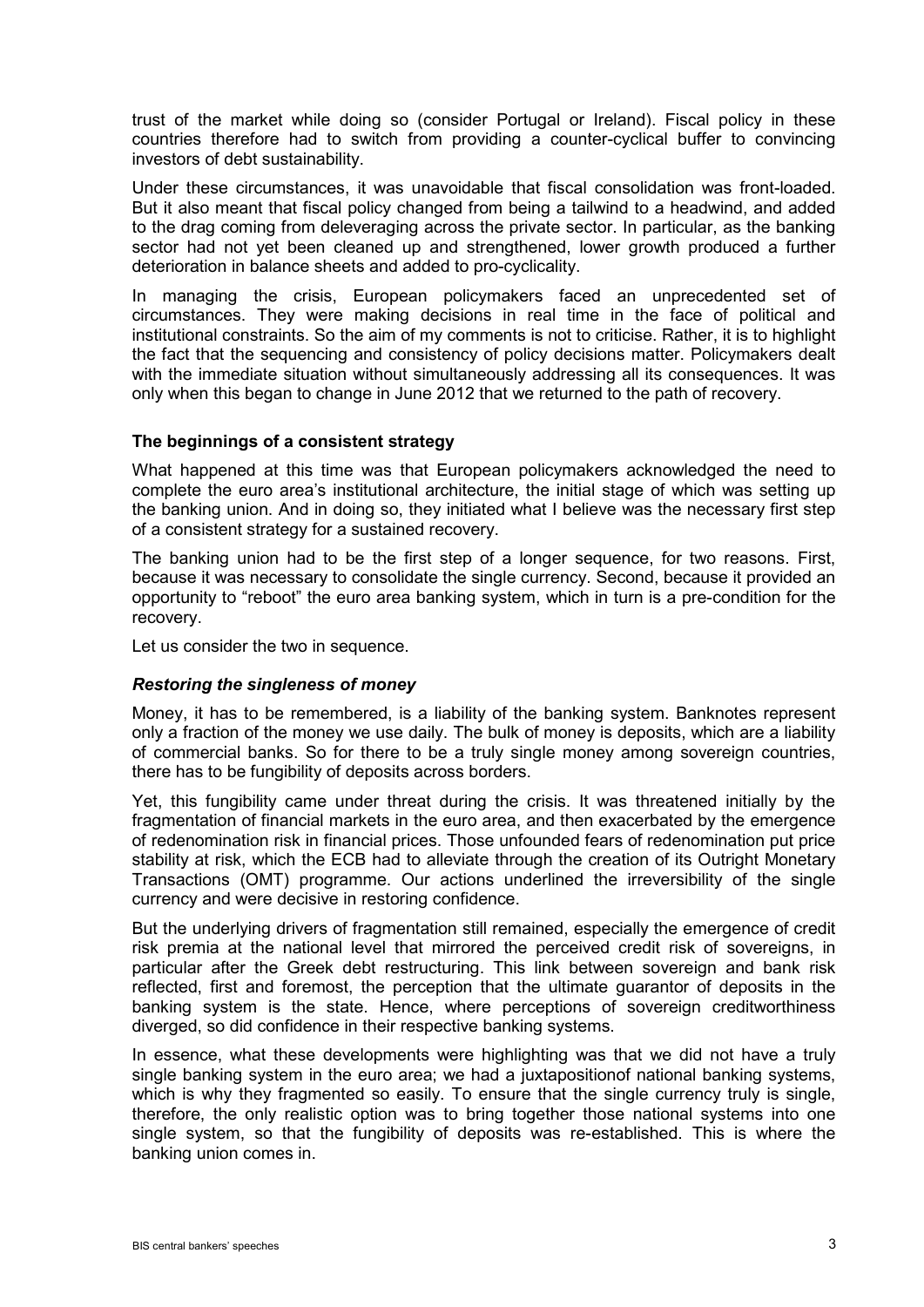Banking union means three things: it means a single supervisory framework that minimises equally the risk that a euro area bank takes excessive risk and runs into failure. It means a single resolution framework, so that if a bank does still fail, it can be resolved in the same way, with limited use of taxpayer money, irrespective of where the bank is located or the fiscal strength of its government. And it means a system of deposit protection that provides depositors with equal confidence that their deposits are safe, regardless of jurisdiction.

We are now well advanced in the process of unifying the banking system in this way. The Single Supervisory Mechanism (SSM) will begin operating in November. A deal was reached last week on a Single Resolution Mechanism and Single Resolution Fund. And a harmonised approach to the level and funding of deposit guarantee schemes across the euro area has been agreed, as a first step towards a single deposit guarantee scheme. Deposits of individuals and small- and medium-sized enterprises (SMEs) will also have seniority in any future bank resolutions. Together, this goes a long way towards creating a genuine banking union, although some important details, such as the backstop for European resolution financing, still need to be clarified.

By reinforcing the singleness of money, the banking union provides the conditions for a lasting reintegration of the single financial market. It is therefore a pre-requisite for the recovery. It does not, however, by itself generate a recovery, nor does it put banks in a position to properly support that recovery. This brings me to the second step in the sequence of events required to achieve that goal: the role of the SSM in cleaning up the banking system.

# *Cleaning up the banking sector*

Prior to the crisis, euro area banks had entered a rapid period of balance sheet expansion. From the start of that expansion in 2005 to its peak in 2012, banks assets increased by more than 60 percentage points of GDP. This was associated with the development of unsustainable bank business models. Banks relied too much on debt to finance their lending, and that debt depended too much on wholesale market funding and too little on deposits.

This model was only able to develop because of the perception of an implicit state guarantee for bank debt – a perception that reinforced the link between sovereign and bank risks that I described above. The deterioration of sovereign credit, on the one hand, and the clarification of the rules regarding bail-in of bank debt, on the other, have both helped to bring to an end a funding model that was neither desirable nor sustainable.

The euro area banking system is therefore now undergoing a process of restructuring and deleveraging. As this is a necessary correction, it is not a process that policymakers should seek to prevent. However, it is a process that needs to be properly managed.

Deleveraging can essentially take two forms: a "good" form and a "bad" form. The "good" type is where banks quickly carve out non-performing or non-core assets and raise equity, allowing them to restart lending to new, creditworthy clients. The "bad" type is where they sell good assets and hold on to non-performing assets in the hope that their value recovers. This tends to create so-called "zombie banks" and leads to a prolonged period of low credit growth. And this can be even more damaging if, due to fears about counterparty credit and liquidity hoarding, liquidity dries up and banks have to sell assets at distressed prices. Such an interaction of market risk and funding risk can cause a systemic crisis, with an outright credit crunch as the consequence.

Historical precedents suggest that  $-$  all other things being equal  $-$  a quick, "good" deleveraging tends to bring about an earlier recovery.

In the euro area we have largely avoided the worst form of deleveraging, thanks to ECB interventions to provide liquidity to banks at key moments of the crisis, notably our move to unlimited liquidity provision in 2008 and our two longer-term refinancing operations (LTROs) in late 2011 and early 2012. In this environment banks have made progress in deleveraging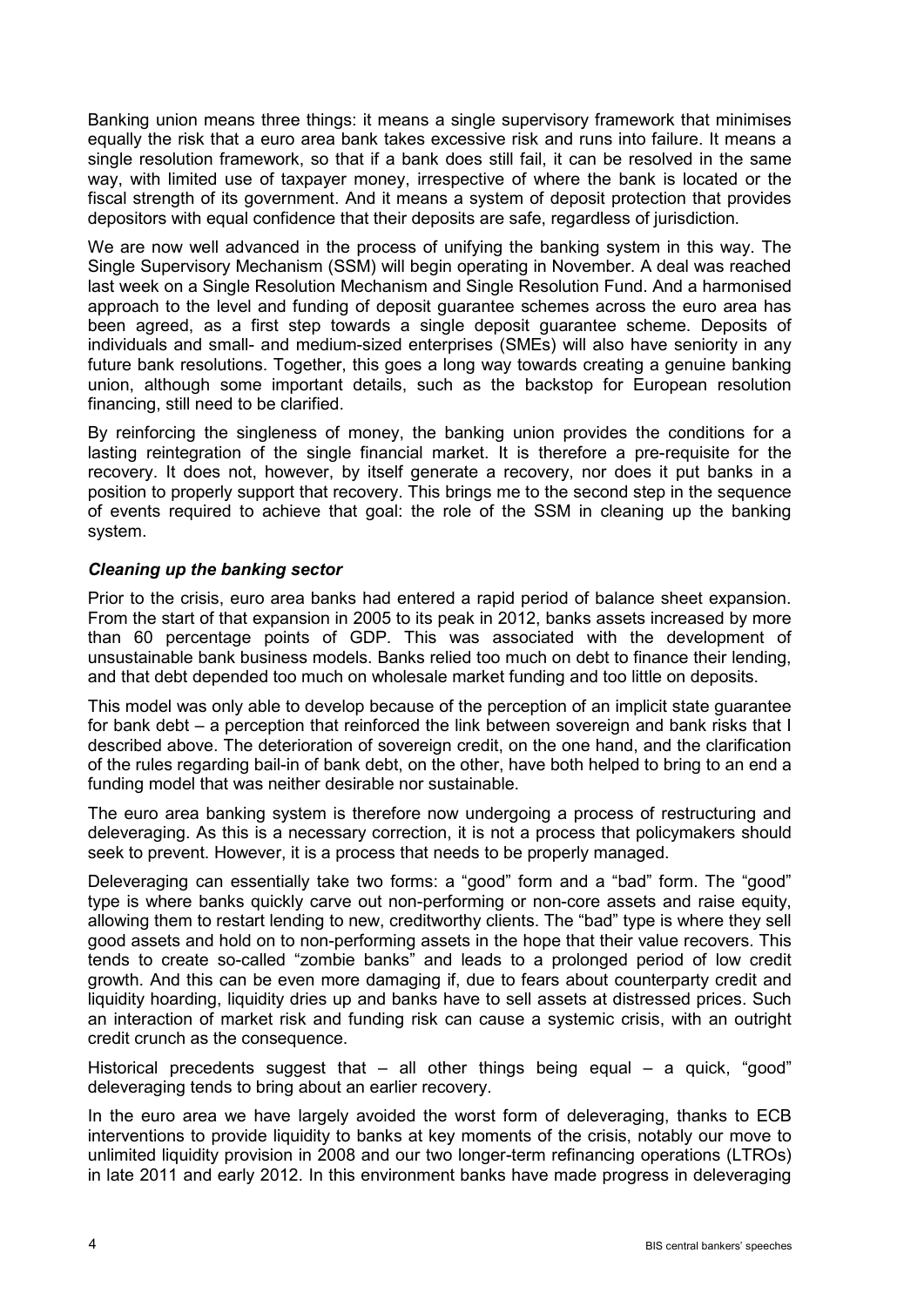and restructuring. However, as late as last year there was still uncertainty as to the true extent and quality of this deleveraging. This was shown by persistent investor doubts about bank asset valuations, and low credit growth for the real economy.

It was in this context that the creation of the SSM became critical. The SSM provided a catalyst for the clean-up of the banking system to take place more quickly and more comprehensively than would otherwise have been the case.

Why was this? Introducing a joint supervisory framework requires us to conduct a thorough health check of bank balance sheets, using harmonised methods, so that any legacy issues are recognised, and that all banks enter the new supervisory regime with sound levels of capital and liquidity. We are currently conducting this comprehensive assessment in cooperation with national supervisors. To illustrate its scale, the total amount of risk-weighted assets (RWA) being reviewed amounts to €3.7 trillion, or just below 60% of total RWA for the 128 participating banks.

The nature of the assessment, which includes an asset quality review, is conducive to achieving the "good" type of deleveraging. It will shed light on the composition and valuation of bank assets, which ought in turn to trigger fresh equity raising where appropriate, and a carving-out of assets where necessary, either by selling to the market or via "bad banks". Raising equity and strengthening balance sheets is in the long-term interests of bank shareholders, even if it implies an initial dilution of their claims.

In fact, the cleaning-up of bank balance sheets does not need to wait for the end of this assessment. The best outcome is one where banks are forward-looking and take any corrective action before the end of the process. And indeed, we have seen in many cases that banks have revised asset valuations, raised equity and disposed of assets. Bank balance sheets declined by around 20 percentage points of GDP in 2013 alone, partly in anticipation of the assessment. Increasing robustness has been mirrored in banks' share prices, which increased by around 40% in 2013 relative to average market growth of 20%.

Over time, I expect this process, together with the new regulatory framework which is now being completed by the Basel Committee, to result in a euro area banking system with a more streamlined balance sheet structure and higher levels of capital. We should be wary of situations where bank assets are many multiples of GDP, as we saw in countries like Ireland and Cyprus before the crisis. Bail-in ability will likely also mean that senior unsecured bank debt plays a lesser role in the future relative to deposits. In other words, this will be a banking system that comes closer to its traditional role of taking deposits and making loans. However, a permanent shrinking of the banking system raises some questions about how finance will be intermediated in the euro area. If intermediation between savings and investment is taking place less through banks, then it must take place elsewhere, through capital markets.

Capital markets are already increasingly complementing banks in the euro area: as bank credit to corporates has fallen, it has been approximately matched by issuance of corporate bonds. However, the substitution is not perfect, in particular for smaller firms, for which it is more costly for investors to obtain adequate information. This means that, absent policy action, SMEs are at risk of losing some access to finance.

If we are to continue with a consistent set of steps to support the recovery, cleaning up the banking system therefore has to be accompanied by policies to facilitate the development of capital markets, especially for smaller firms. It is for this reason that we have frequently highlighted the importance of creating conditions that support capital market deepening, including by removing regulatory obstacles to the least risky models of securitisation.

### **Moving towards a sustained recovery**

This "rebooting" of the financial system, together with the construction of the banking union, had to be the first step in a consistent strategy, as a healthy banking system is a necessity for a sustained recovery. Yet it is still only an enabling factor. What it achieves, essentially, is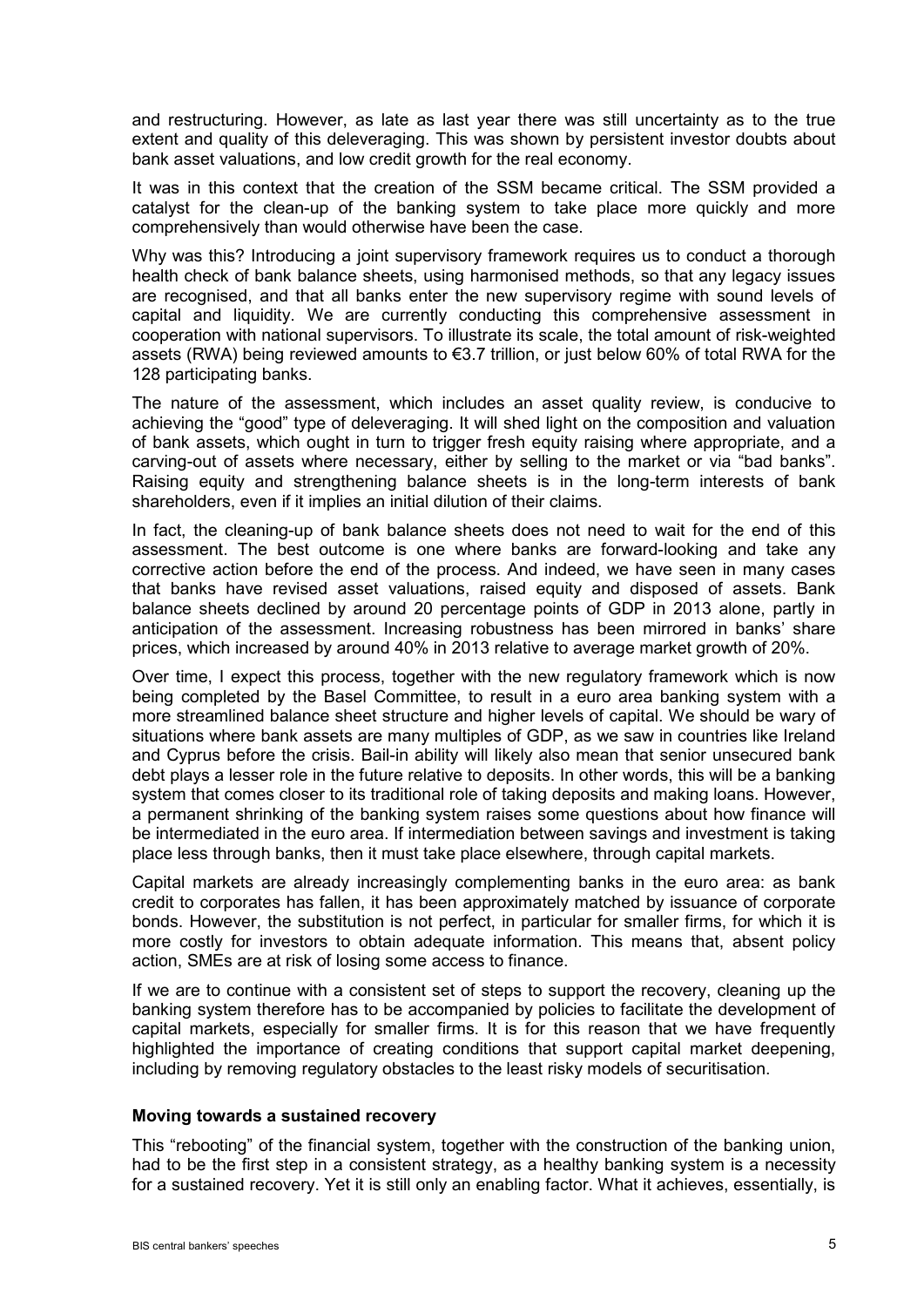to create an environment where "normal" macroeconomic management can resume. It is this that generates the recovery.

The banking sector supports this process through two channels. First, it facilitates the ability of monetary policy to maintain price stability and help economic growth return to its potential. Second, it ensures an adequate supply of financing for investment, and an efficient allocation of credit between productive and non-productive firms, thus also supporting potential growth.

Let me explain these two points in more detail.

## *Maintaining price stability and closing the output gap*

The task of stabilising output around its potential to maintain price stability falls within the responsibility of the central bank. This has been especially true in the current crisis as, due to the unavoidable consolidation of public finances that I described earlier, the contribution of fiscal policy to economic stabilisation could not be as significant as in normal circumstances. A larger burden was therefore placed on monetary policy to achieve price stability by managing aggregate demand.

To illustrate this, we have not only cut interest rates to our lowest level since the creation of the euro, but we have also introduced forward guidance, whereby we commit to keep our policy interest rates as low as they are currently or even lower for an extended period of time. This supports the economy today by steering expectations about the future. In particular, our forward guidance implies that short-term real rates, which are negative today, will become even more negative in the foreseeable future. This is because our policy rates will remain low or lower in nominal terms, while inflation is projected to gradually pick up. In turn, expectations of lower short-term real rates are reflected in the level of medium-term real rates, those that are most relevant for investment decisions by entrepreneurs. In this way, our guidance on the level of rates tomorrow, and the day after tomorrow, supports investment today.

However, these stimulatory effects have been hindered by impairments in the transmission of our monetary policy to all parts of the euro area during the crisis, in particular as regards the bank lending channel. The responsiveness of bank lending rates to cuts in our main interest rates has been uneven across jurisdictions, with lending rates in some countries falling more or less in tandem, and in others reacting barely at all. The main explanation for this is the fragmentation of banking systems and bank deleveraging I described above.

With funds no longer flowing freely within the euro area, banks had to pay higher rates to attract deposits, pushing up their funding costs. Higher funding costs meant higher lending rates. Banks in the process of rebuilding their capital also required greater compensation for loans that carried higher risk weights, such as those to non-financial corporations. And they needed to rebuild profit margins to cope with a high-risk environment. This again implied that low ECB interest rates could not be fully passed on to borrowers.

Yet this also implies that as the effects of our OMT announcement feed through, and as policies to reverse fragmentation accelerate, and bank deleveraging and restructuring proceeds, monetary policy should become increasingly effective.

In fact, we are already seeing evidence of that process. Deposit rates in the euro area have been converging towards our policy rate. And banks that are more advanced in their balance sheet adjustment have been better able to reflect our policy impulse in their lending volumes and rates. If bank lending rates in the euro area periphery ultimately converge with those in the core, this would effectively represent a significant additional monetary easing.

As such, I expect monetary policy to regain influence over the economic cycle, and our accommodative stance to support a gradual closing of the output gap in the coming years. This is reflected in the current ECB staff projections, which foresee inflation rising to 1.0% in 2014, 1.3% in 2015 and 1.5% in 2016. If any downside risks to this scenario appear, we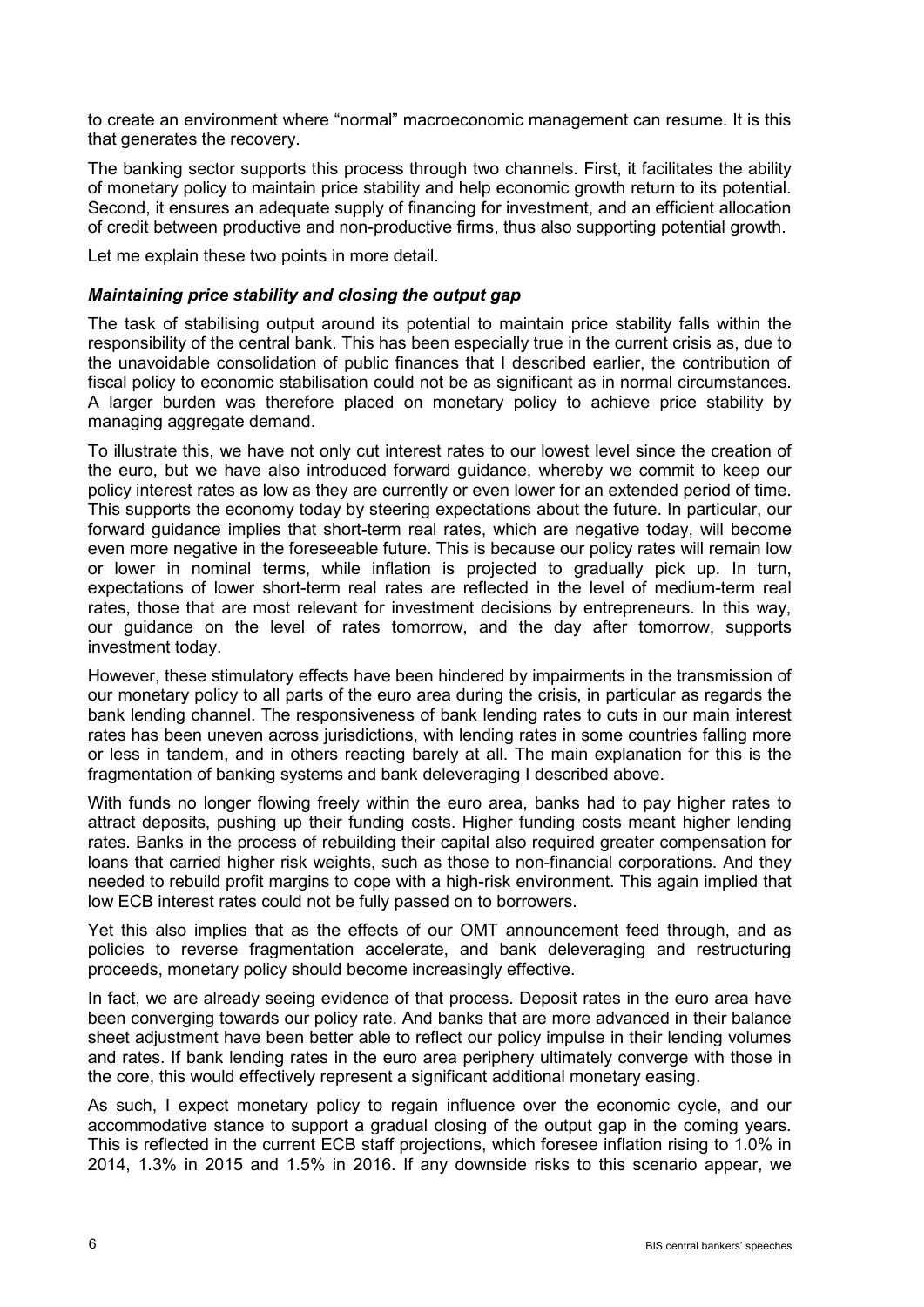stand ready to take additional monetary policy measures that ensure our mandate is fulfilled. In other words, we will do what is needed to maintain price stability.

Our accommodative monetary policy has an ancillary advantage in the current situation: it facilitates the ongoing process of deleveraging. It both reduces the numerator of debt ratios, i.e. the nominal interest rate, and raises the denominator – that is, the nominal growth rate. And this is again facilitated by the reduction in financial fragmentation, which tends to increase nominal rates while decreasing growth rates.

## *Raising the potential*

Returning output to its potential is one part of the recovery story; but equally important is the level and trend of potential itself. In the initial stages of the crisis, the euro area, like most advanced economies, received a substantial downward shock to potential growth. While measuring potential growth is complicated, the projections of all the major economic institutions put the euro area's rate of potential growth lower than before the crisis.

Low potential growth creates several problems. It implies stagnant real incomes, thus limiting welfare gains and complicating the management of the debt overhang for firms and households. It is accompanied by high levels of structural unemployment, which is both socially very costly and creates a drag on aggregate demand. And it reduces the amount of stimulus that monetary policy can provide to the economy without generating inflation.

For all these reasons, engineering a boost to potential output is the key policy challenge facing the euro area today – and it is an essential part of a consistent recovery strategy.

However, raising potential growth is not a task for monetary policy. Monetary policy can act on the output gap, but it is structural policies that act on potential output. And given the euro area's weak demographics, this has to be principally achieved by policies that raise productivity, which in turn comes down to raising investment. Investment is crucial because it is today's demand and tomorrow's supply. Yet, investment in the euro area has fallen by 18% during the crisis, and 35% in stressed countries.

This is where the process of repairing the banking sector can help lift potential growth as well. Evidence from euro area firms shows that financial constraints have strongly affected firms' investment decisions during the crisis. This has come both from the supply side – banks that will not lend to firms – and the demand side, i.e. firms that do not want to borrow because their balance sheets are too leveraged.

With better capitalised banks, we should see a steady resolution of both these issues. Financing should resume for firms with profitable investment opportunities, which should benefit in particular young firms that create most net jobs and are most reactive to changes in investment opportunities. At the same time, acknowledging losses and raising capital is a pre-requisite for banks to restructure loans to distressed borrowers, thus facilitating a gradual workout of private sector debt.

In turn, this will allow the banking sector to support the Schumpeterian process of creative destruction that is key to productivity growth – that is, allocating and reallocating resources towards those firms and sectors that most generate innovation. Recent micro-level research by the Eurosystem's CompNet network has revealed that the distribution between the most and least productive firms in euro area countries is very large, which implies that reallocation could provide a significant boost to productivity.

#### *Completing the picture*

Yet this is not the end of the story. The rebooting of the financial system is necessary but not sufficient to achieve higher investment. Investment is also low because demand is low and there is slack in the economy. This will partially unwind as the economy recovers, but we cannot exclude that investment will not return to its former level as certain sectors have permanently downsized as a result of the crisis.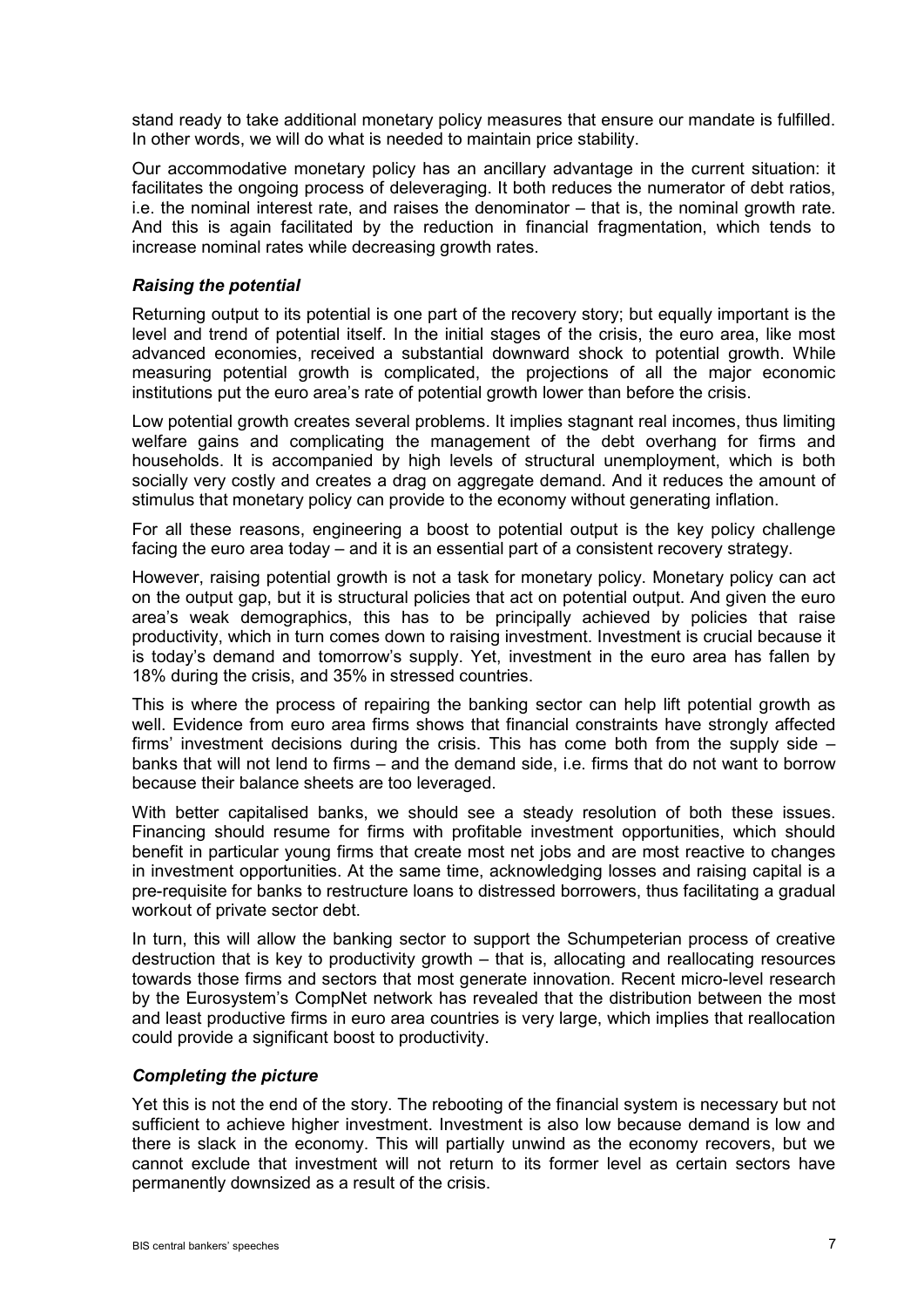This raises the question of whether policy is doing enough to compensate for these structural changes – in particular, whether it is creating the framework conditions for new business models to emerge that require higher levels of productive investment.

For example, is regulation in all countries conducive to investment? 45% of fixed investment in Europe is estimated to be concentrated in sectors where governments have significant regulatory influence, implying that regulation could play an important role in boosting investment demand. Even at the firm level, regulation can influence whether the most productive firms are allowed to grow. One well-known distortion in this regard is the change in status and requirements for firms in this country when they have 50 employees or more.

Is the tax code conducive to investment? What matters for investment demand is the aftertax return that firms receive, meaning tax incentives can improve the risk-return profile of investment projects, and even more so in a lower growth environment. In this country, several official reports have suggested that high corporate and labour tax rates hinder investment. The focus of the current government on this issue is therefore fully justified.

Is the education system conducive to investment? Europe's comparative advantage, like all advanced economies, is increasingly located at the high-end of the value chain. Yet investment can only flow there if the workforce has the skills to match. Around half the countries in the euro area rank below the OECD average for student performance in mathematics, reading and science, implying standards could still rise. Indeed, educational attainment is no longer only a factor in income, but also in employment prospects: at the end of 2012 18% of workers with low education levels were unemployed, compared with only 6% of highly educated workers.

All this underscores that, when we think about how to restore competitiveness in the euro area, we should not only think in terms of lowering wages relative to productivity. This may be a necessary short-run measure in some jurisdictions, but it is a zero-sum game: some countries benefit at the expense of others. The ultimate source of competitiveness for the euro area has to be productivity gains built on investment, and this is a positive-sum game. It raises welfare for the euro area on aggregate.

What I am saying here is not new. The need for a continuous rise in productivity performance has long been recognised in Europe; it was the context for the launch in 2000 of the Lisbon Agenda, which aimed to make Europe "the most competitive and dynamic knowledge-based economy in the world" by 2010. As we know, most of its targets were not reached. But the objective was, and remains, fundamentally the right one.

What is different today, compared with a decade ago, is that weak productivity can no longer be hidden by increasing private leverage or rising public sector debt. There are no levers that can be pulled to raise real growth other than those that address the structural barriers in our economies. Fiscal policy can support growth by ensuring that consolidation has a better composition – less focused on raising taxes, more on prioritising expenditure – but it makes no sense to unwind consolidation now that the hard work has been done. This is why I reiterate that there is no bigger policy challenge for the euro area than raising potential growth.

# **Conclusion**

Let me conclude.

The point I have tried to emphasise today is simple: to navigate through a debt crisis such as the euro area has experienced, the sequencing and above all the consistency of policy choices is everything.

We need to be consistent across space, and we need to be consistent across time. There are indeed two inescapable lessons from the account of events that I have presented to you today.